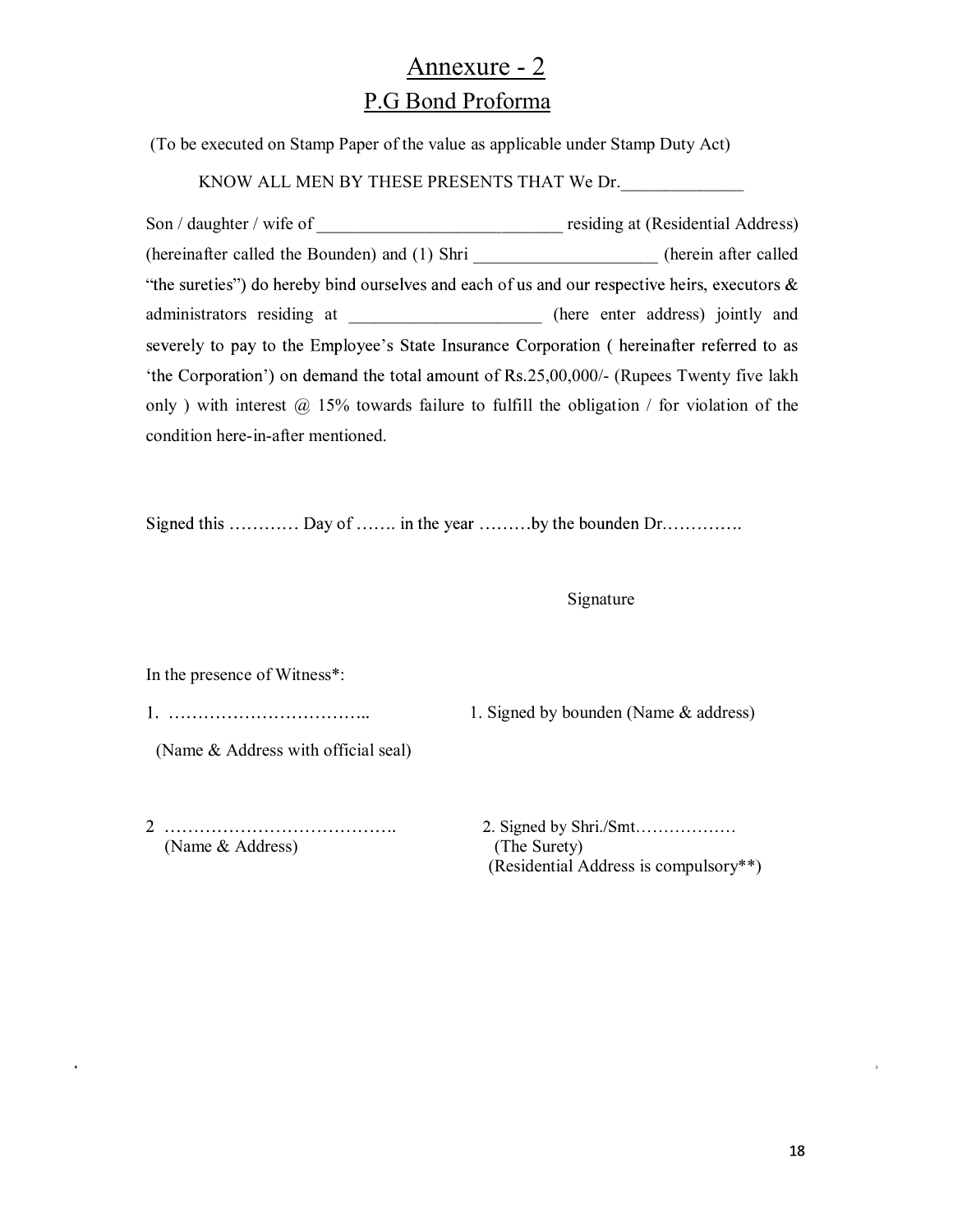WHEREAS the Bounden Dr. udy) on the basis of merit Central/State/Stake Holder in ESIC Medical College & PGIMSR, K.K. Nagar, Chennai duration of Course.

AND WHEREAS the Corporation have agreed to incur the expenses on condition that after successful completion of the course of study the bounden shall have any of the institution, of the Corporation or of ESI scheme of the State Government, as the case may be, for a period of three years anywhere in India and also subject to the terms and conditions hereinafter appearing and the bounden and the sureties have agreed to the same.

NOW the condition of the above written obligation is that in the event the Bounden discontinues the study or after Completion of the MD/MS course of study to which he/she was selected, fails to serve the Corporation for period of three years, the Bounden and sureties shall forthwith pay to the Corporation on demand the total amount of Rs.25,00,000/- (Rupees Twenty five lakh only) with interest  $\omega$  15% towards failure to fulfill the obligation. The bond is legally binding on the bounden and the sureties and upon the payment of such sum the above written obligation shall be void and of no effect otherwise this shall remain in full force and effect:

PROVIDED further that the bounden and the sureties do hereby agree that if the Bounden discontinues the study or after completion of the PG (MD/MS) Course of study to which he/she was selected, fails to serve the Corporation for a period of three years, it may be construed as professional misconduct and the fact reported to the Medical Council of India or of the Medical council of the State concerned for suitable action including cancellation of Registration by the Council:

Signed this .........Day of ......in the year ......By the bounden Dr............................... In the presence of Witness\*:

1. Signed by bounden (Name & address)

(Name & Address with official seal)

(Name & Address) (The Surety)

(Residential Address is compulsory\*\*)

..3